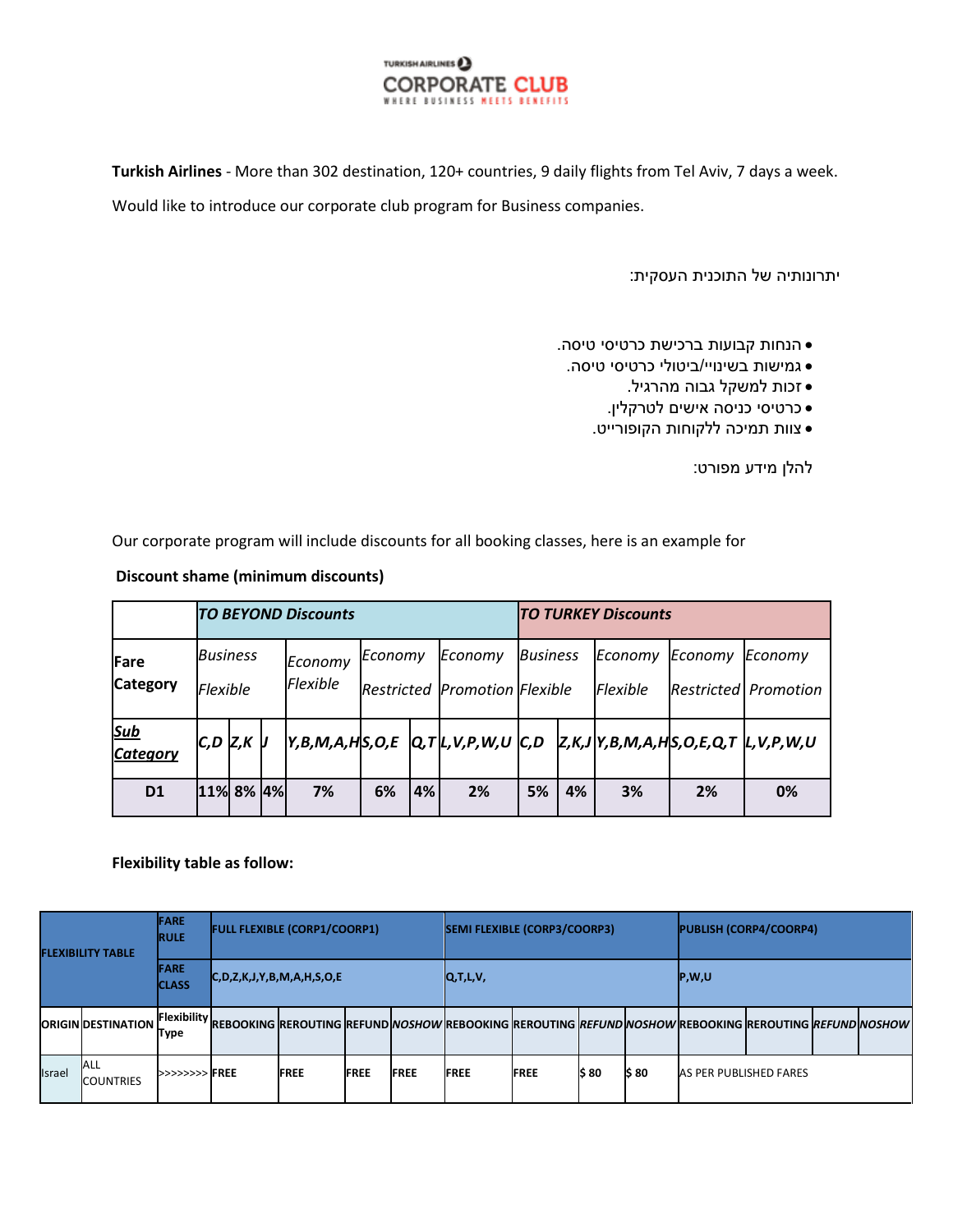

## **Corporate club card benefit (limited according to company agreement)**:

Personal card benefit, free entrance to Dan lounge and Istanbul CIp exclusive lounge (plus one guest), and check in the business counters.

#### **Special baggage allowance:**

40kg instead 20kg in Economy 50kg instead of 30kg in business Pc concept: 2x32kg instead of 2x23kg

# **Exclusive drive service:**

Travel in style with a chauffeur-driven, luxury vehicle and make your trip complete with our free Exclusive Drive service. A private vehicle will collect you and take you to your next destination after you land.

Service Eligible For:

- · Passengers holding a Business Class Flexible ticket (K Class and up).
- · Passengers traveling from Tel Aviv to United States and Canada:

Atlanta, Boston, Chicago, Houston, Los Angeles, Miami, Montreal, New York, San Francisco

Toronto, Washington

**Mileage reimbursement up to 35 miles**. Registration via our corporate help desk.